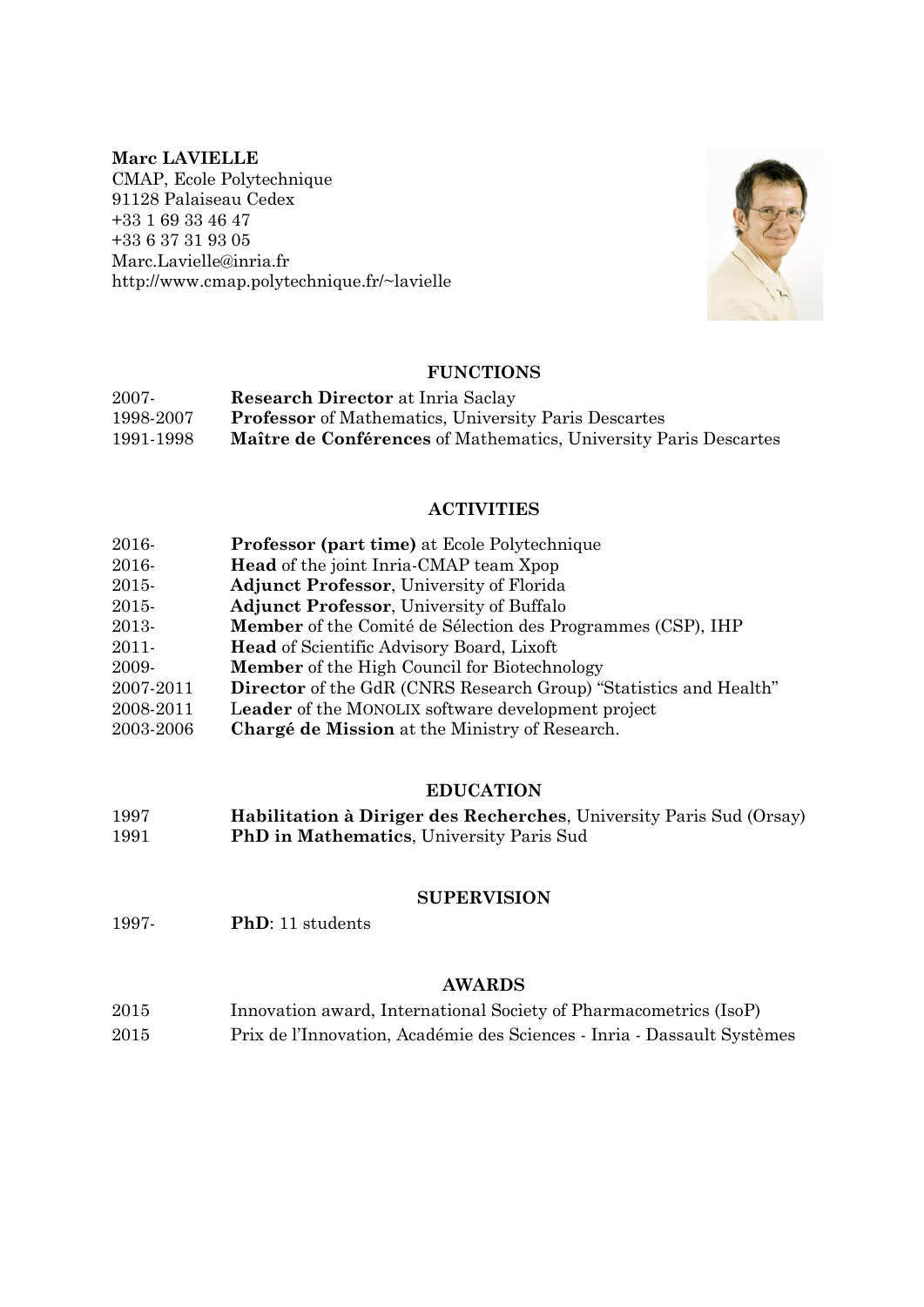#### **PUBLICATIONS (SINCE 2011)**

- 1. Lavielle M., Aarons L. "What do we mean by identifiability in mixed-effects models?", Journal of Pharmacokinetics and Pharmacodynamics, vol 43, 111-122, 2016.
- 2. Biliouris K., Lavielle M., Trame M. "MatVPC: A User-friendly Matlab-based Tool for the Simulation and Evaluation of Systems Pharmacology Models.", CPT: Pharmacometrics & Systems Pharmacology, 2015.
- 3. Iung B., Tubiana S., Alla F., Lavielle M. "Interpretation of time changes in the incidence of infective endocarditis", The Lancet, 2015.
- 4. Mazzocco P., Barthélémy C., Kaloshi G., Lavielle M., et al. "Prediction of response to temozolomide in low-grade glioma patients based on tumor size dynamics and genetic characteristics", CPT: Pharmacometrics & Systems Pharmacology, 2015.
- 5. Swat M.J., Moodie S., Wimalaratne S., Kristensen N.R., Lavielle M., et al. "Pharmacometrics Markup Language (PharmML): Opening New Perspectives for Model Exchange in Drug Development", CPT: Pharmacometrics & Systems Pharmacology, 2015.
- 6. Jeleazcov C., Lavielle M., Schüttler J., Ihmsen H. "Direct and indirect pharmacodynamic response modeling of systolic blood pressure with MONOLIX. A study in adult volunteers during experimental anesthesia with propofol", British Journal of Anaesthesia, 2015.
- 7. Mbogning C., Bleakley K., Lavielle M. "Joint modeling of longitudinal and repeated time-to-event data with maximum likelihood estimation via the SAEM algorithm", Journal of Statistical Computation and Simulation, vol. 85, n. 8, 1512--1528, 2015.
- 8. Lavielle M., "*Mixed Effects Models for the Population Approach. Models, Tasks, Methods & Tools"*, Chapman & Hall/CRC Biostatistics Series, 2014.
- 9. Mbogning C., Bleakley K., Lavielle M."Joint modeling of longitudinal and repeated time-to-event data with maximum likelihood estimation via the SAEM algorithm", Journal of Statistical Computation and Simulation, 2014, published online.
- 10. Mentré F., Chenel M., Comets E., Grevel J., Hooker A., Karlsson M.O., Lavielle M. and Gueorguieva I., "Current Use and Developments Needed for Optimal Design in Pharmacometrics: A Study Performed Among DDMoRe's European Federation of Pharmaceutical Industries and Associations Members", CPT: Pharmacometrics & Systems Pharmacology, vol. 2, 2013, published online.
- 11. Delattre M. and Lavielle M., "Coupling the SAEM algorithm and the extended Kalman filter for maximum likelihood estimation in mixed-effects diffusion models", Statistics and Its Interface, vol. 6, 519--532, 2013.
- 12. Lavielle M., "Rôle et limites de la statistique dans l'évaluation des risques sanitaires liés aux OGM", Statistique et Société, vol. 1, 2013.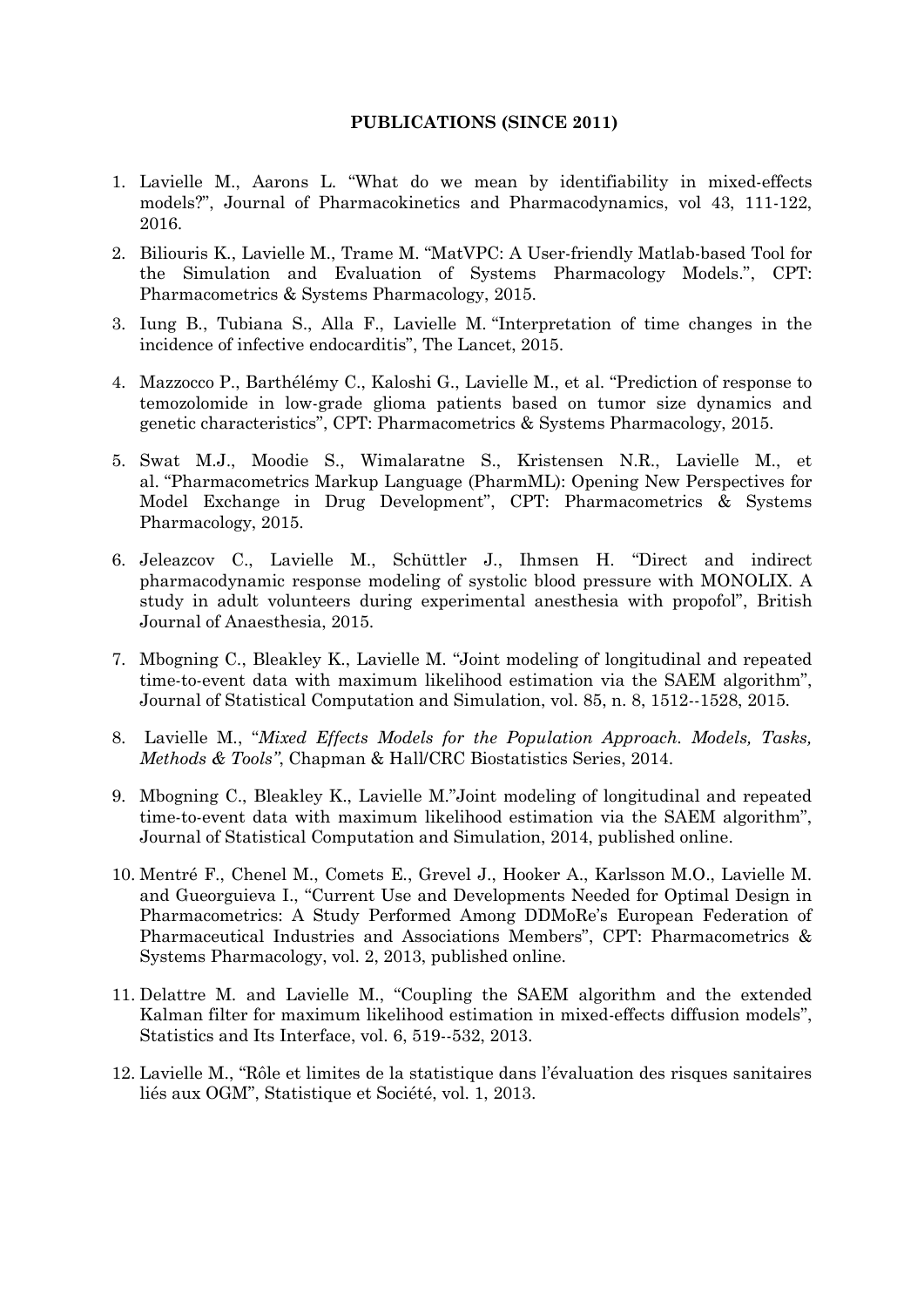- 13. Faure M.C., Sulpice J.C., Delattre M., Lavielle M., Prigent M., Cuif M.H., Melchior C., Tschirhart E., Nüsse O. and Dupré-Crochet S., "The recruitment of p47phox and Rac2G12V at the phagosome is transient and phosphatidylserine-dependent", Biology of the Cell, vol. 105, 1-18, 2013.
- 14. Bleakley K. and Lavielle M., "Effective strategies for segmenting data into coherent subsets", HAL, 2012.
- 15. Delattre M., Poursat M.A. and Lavielle M., "BIC selection procedures in mixed effects models", Inria technical report, N. 7948, 2012.
- 16. Mbogning C., Bleakley K. and Lavielle M., "Between-subject and within-subject model mixtures for classifying HIV treatment response", Progress in Applied Mathematics, vol. 4, 148-166, 2012.
- 17. Grevel J. and Lavielle M., "A safe bet?", European Biopharmaceutical Review, 2012.
- 18. Delattre M. and Lavielle M., "Maximum Likelihood Estimation in Discrete Mixed Hidden Markov Models", Computational Statistics and Data Analysis, vol.56, 2073– 2085 2012.
- 19. Delattre M., Savic R., Miller K., Karlsson M. and Lavielle M., "Analysis of exposure– response of CI-945 in patients with epilepsy: application of novel Mixed Hidden Markov Modelling Methodology", Journal of Pharmacokinetics and Pharmacodynamics, vol. 39, pp. 263-271, 2012.
- 20. Keller M. and Lavielle M., "Random threshold for linear model selection, revisited", Statistics and Its Interface, vol. 5, pp. 263-275, 2012.
- 21. Lavielle M. and Bleakley K., "Automatic data binning for improved visual diagnosis of pharmacometric models", Journal of Pharmacokinetics and Pharmacodynamics, vol. 38, pp. 861-871, 2011.
- 22. Dubois A., Lavielle M., Gsteiger S., Pigeolet E. and Mentré F., "Model-Based Analyses of Bioequivalence Crossover Trials Using the SAEM Algorithm", Statistics in Medicine, vol. 30, pp. 2582-600, 2011.
- 23. Lavielle M., Samson A., Fermin A.K. and Mentré F., "Maximum likelihood estimation of long term HIV dynamic models and antiviral response", Biometrics, vol. 67, pp. 250-259, 2011.
- 24. Chan P., Jacqmin P., Lavielle M., McFadyen L. and Weatherley B., "The Use of the SAEM Algorithm in MONOLIX Software for Estimation of Population Pharmacokinetic-Pharmacodynamic-Viral Dynamics Parameters of Maraviroc in Asymptomatic HIV Subjects", Journal of Pharmacokinetics and Pharmacodynamics, vol. 38, pp. 41-61, 2011.
- 25. Savic R., Mentré F. and Lavielle M., "Implementation and Evaluation of an SAEM algorithm for longitudinal ordered categorical data with an illustration in pharmacometrics", The AAPS Journal, vol. 13, n. 1, pp; 44-53, 2011.